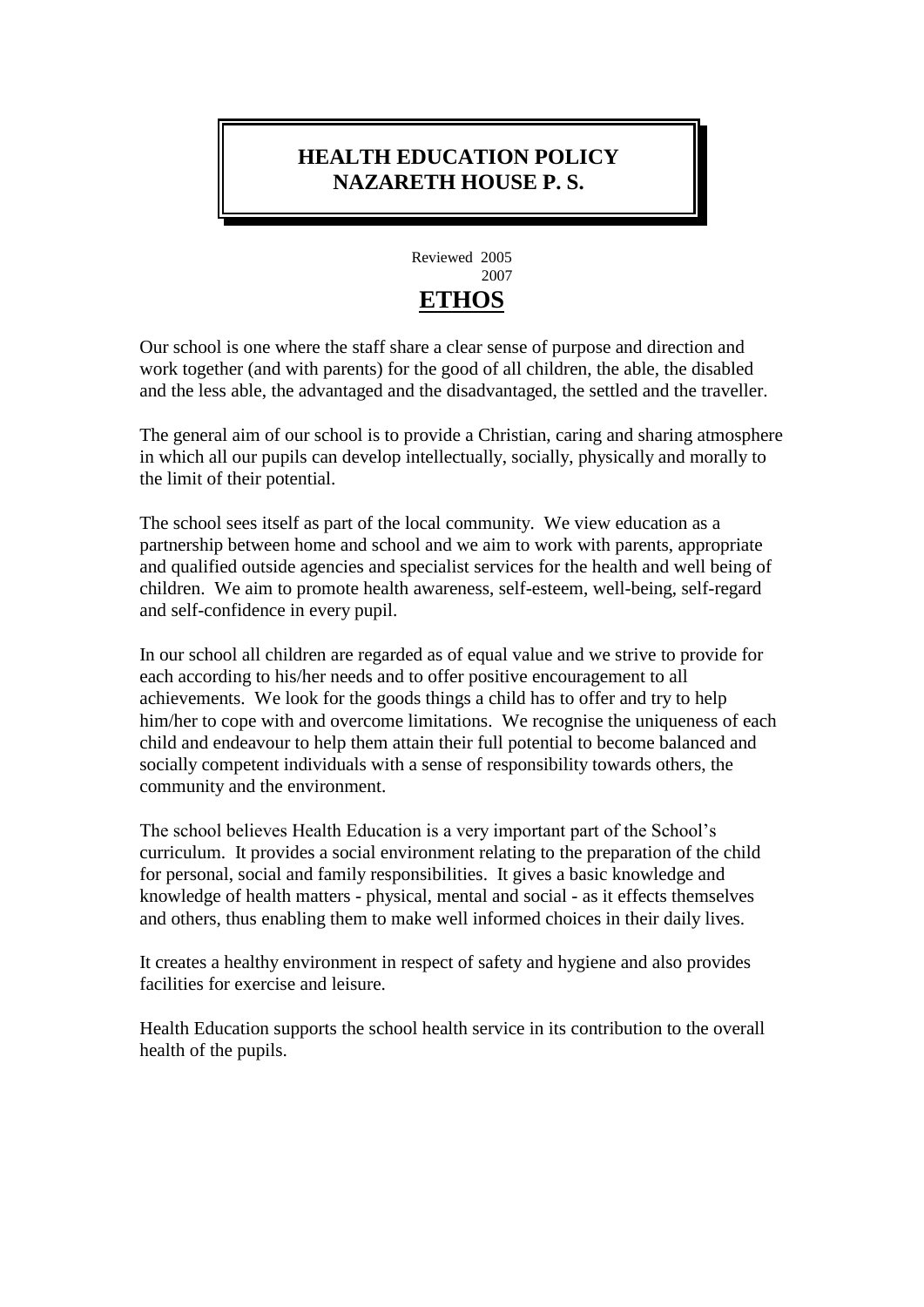# **AIMS**

- 1. To develop with the child, from an early age before attitudes begin to harden in early adolescent, the right values and knowledge he needs to behave in a social and moral way.
- 2. To encourage the development of different relationships in which the child is involved, from within the family circle, the classroom and his own peer group.
- 3. To ensure that each child will have a basic knowledge and understanding of human development i. e. different body systems, their structure and function.
- 4. To foster a development of a child's feelings and aspirations.
- 5. To help develop and build up the child's self-esteem so that he is able to view himself, his relationships, hopes, achievements and failures in a more positive and constructive way.
- 6. To develop the child's ability to examine the pros and cons of any situation which may arise and come to a responsible decision. Thus the child can by conscious, well informed choices determine his future health and lifestyle.
- 7. To help the child to acquire the necessary communication skills for the variety of situations and problems he will have to meet.
- 8. To develop within the child a sense of responsibility towards others in the family circle, school and general community.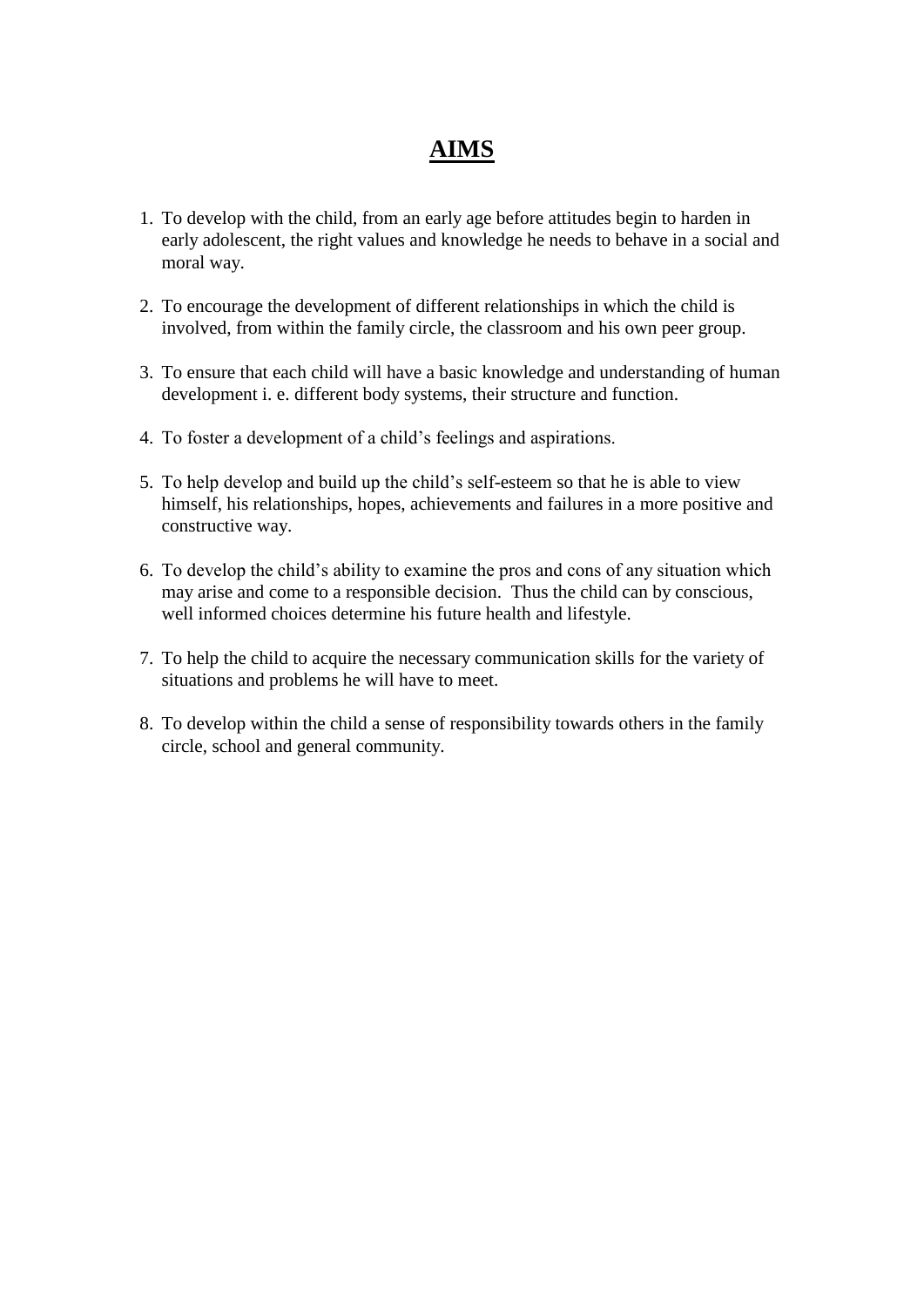# ORGANISATION AND DELIVERY OF HEALTH EDUCATION

Within the Northern Ireland Curriculum, Health Education is a cross curricular theme which is taught through the main areas of study in the school.

The ethos of the school is believed to be as important as any formal content of teaching and so we try to promote a quality of relationship between teachers and pupils which will play a significant part towards the achievement of the aims of our Health Education policy.

All staff contribute to the teaching of the Health Education programme which embraces nine main areas:-

- 1. Medicine and Drugs
- 2. Growing up
- 3. Families
- 4. Being Safe
- 5. Exercising/Rest
- 6. Healthy Eating
- 7. Keeping Clean
- 8. The Environment
- 9. Feeling Good

The topics are integrated into the teaching of other subjects using an approach that involves teaching the class as a whole, group work or individual teaching and learning according to the needs of the children.

The Health Education policy and scheme is reviewed and assessed regularly.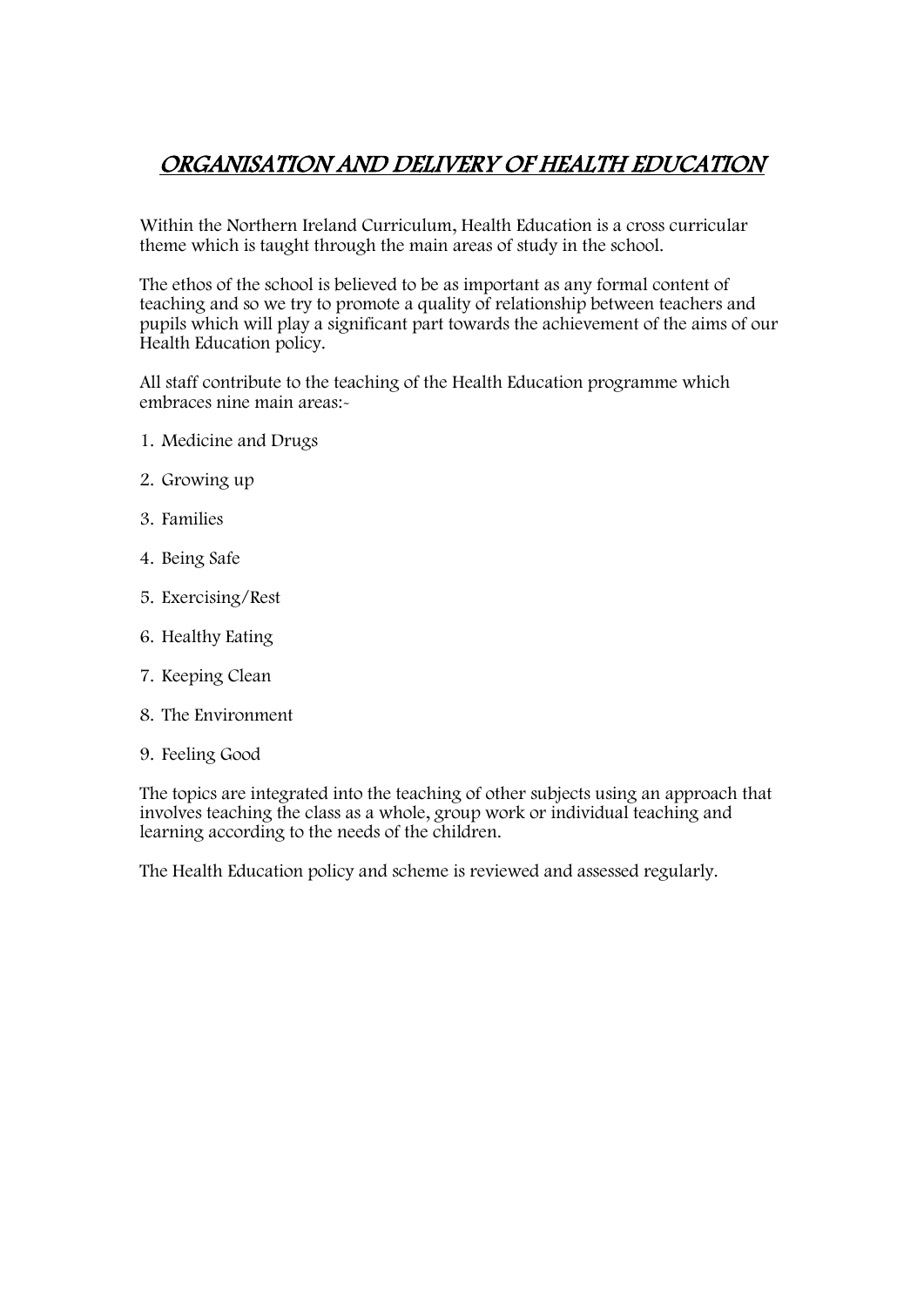#### **OBJECTIVES**

It is intended to provide an environment within which the children should have the necessary experience enabling them to develop to their fullest potential.

They should develop a positive self-image and self-confidence. The pupils should have gained, at a level appropriate to their abilities, a simple knowledge and understanding of the following aspects of Health Education:

#### **1. MEDICINE AND DRUGS**

Alcohol Smoking Drugs Harmful Substances

#### **2. GROWING UP**

Stages of growth and development Boys and girls - relationships peers Taking on responsibilities Co-operating with others

#### **3. FAMILIES**

Relationships, caring, sharing and respect. Love, happiness, responsibilities Co-operation

#### **4. BEING SAFE**

On the road At home On the farm At school At play In the water Saying "NO" to strangers

#### **5. EXERCISING**

Value of regular exercise Fresh air, rest and sleep

#### **6. HEALTHY EATING**

Well balanced diet Making choices Responsibility for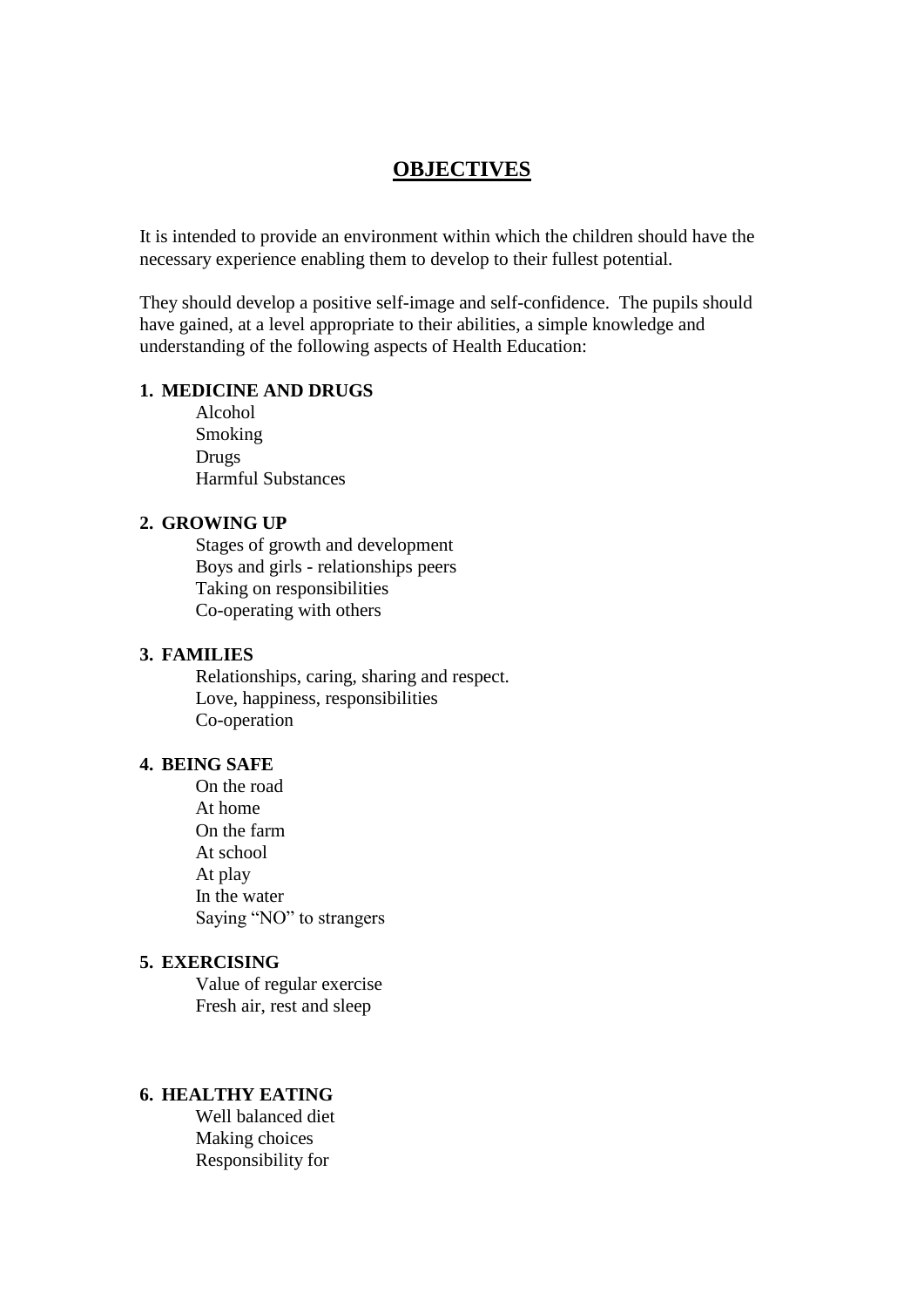#### **7. KEEPING CLEAN**

Personal care and hygiene Taking responsibility for: Hair, feet, ears, teeth, hands and eyes.

#### **8. THE ENVIRONMENT**

Care and protection of Responsibility towards Contribution to a healthy environment

#### **9. FEELING GOOD**

Self esteem Contribution to self-esteem of others Difference and disability Happy, fit, healthy Balance of 5 and 6 Positive attitudes

Overall the children should have a knowledge, understanding and necessary skill to:-

- Have some appreciation of the cause and effect for example that habits, life styles and patterns of behaviours can promote or detract from good health.
- Develop an awareness of what is involved in making a decision about health related matters for example the knowledge, expectations of others, personal feeling and estimate both of the immediate and long term effects of their decisions.
- Have the capacity to share and co-operate.
- Have the ability to get things in perspective and put them in order of importance.
- To have the awareness of their own and others' emotions and feelings and important aspects of mental health.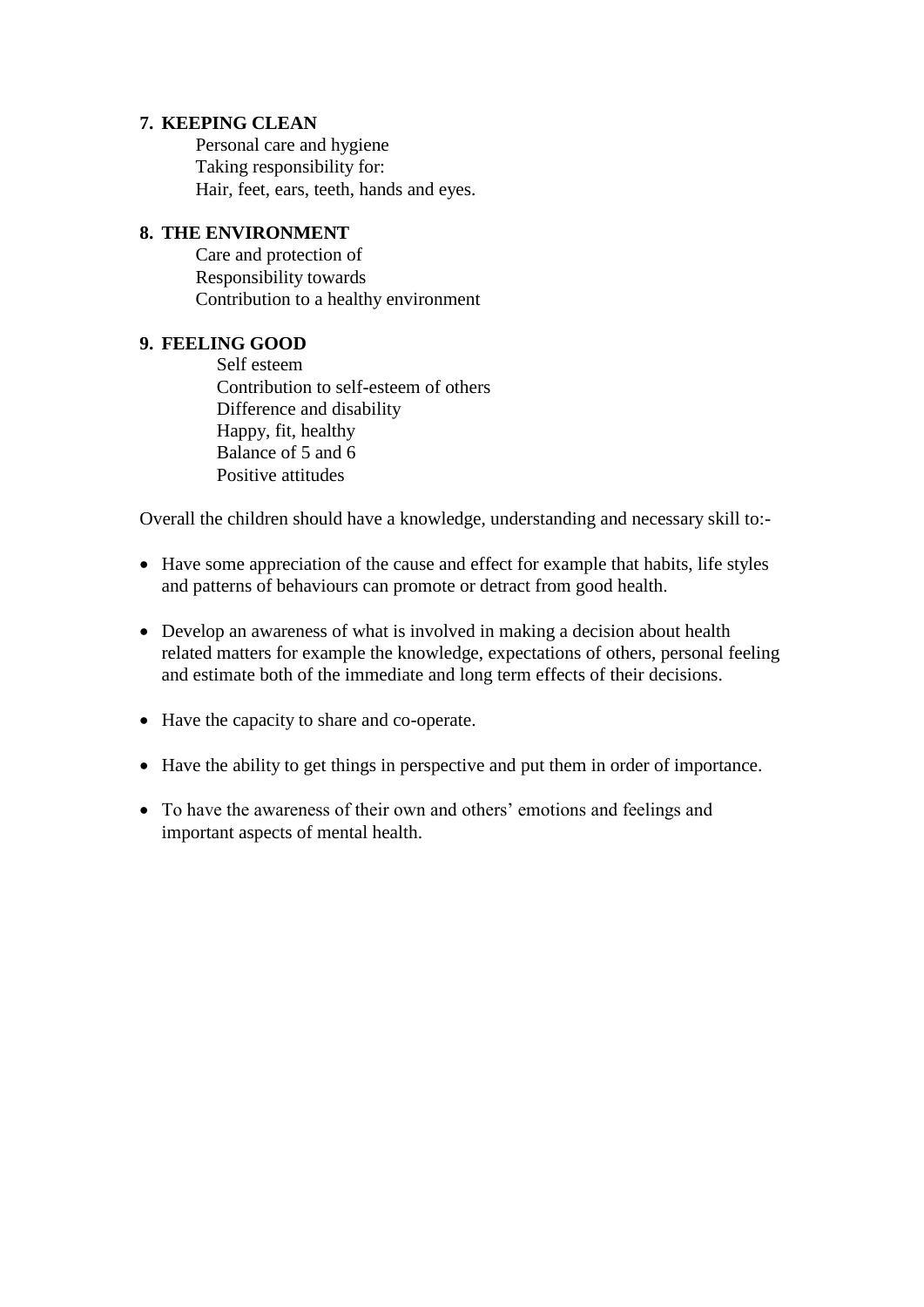# **CHILDREN SHOULD HAVE HAD THE OPPORTUNITIES AND EXPERIENCE TO:-**

- 1. Cultivate a well-informed, healthy respect for others and their points of view.
- 2. Having an understanding of different life styles.
- 3. Have an abhorrence of both physical and mental cruelty.

The children should have developed the required skills - related to health matters but not unique to health education - which will enable them to:-

- Listen to differing views and put forward their own point of view.
- Weighing evidence and reaching a conclusion.
- Communicate knowledge and ideas about health education through oral work, written work, visual presentation and simple experiments.
- Employ elements of the appropriate scientific vocabulary in talking about human growth and development.
- Make practical use of the knowledge gained.

To augment the work of the school we should be aware that the following are available:-

**School Nurse Dental Nurse Educational Psychologist Priest Police-Road Safety Library Service Northlands Fire Service Speech Therapist. Hope North West Gasyard Health Forum Breath of Hope Divert**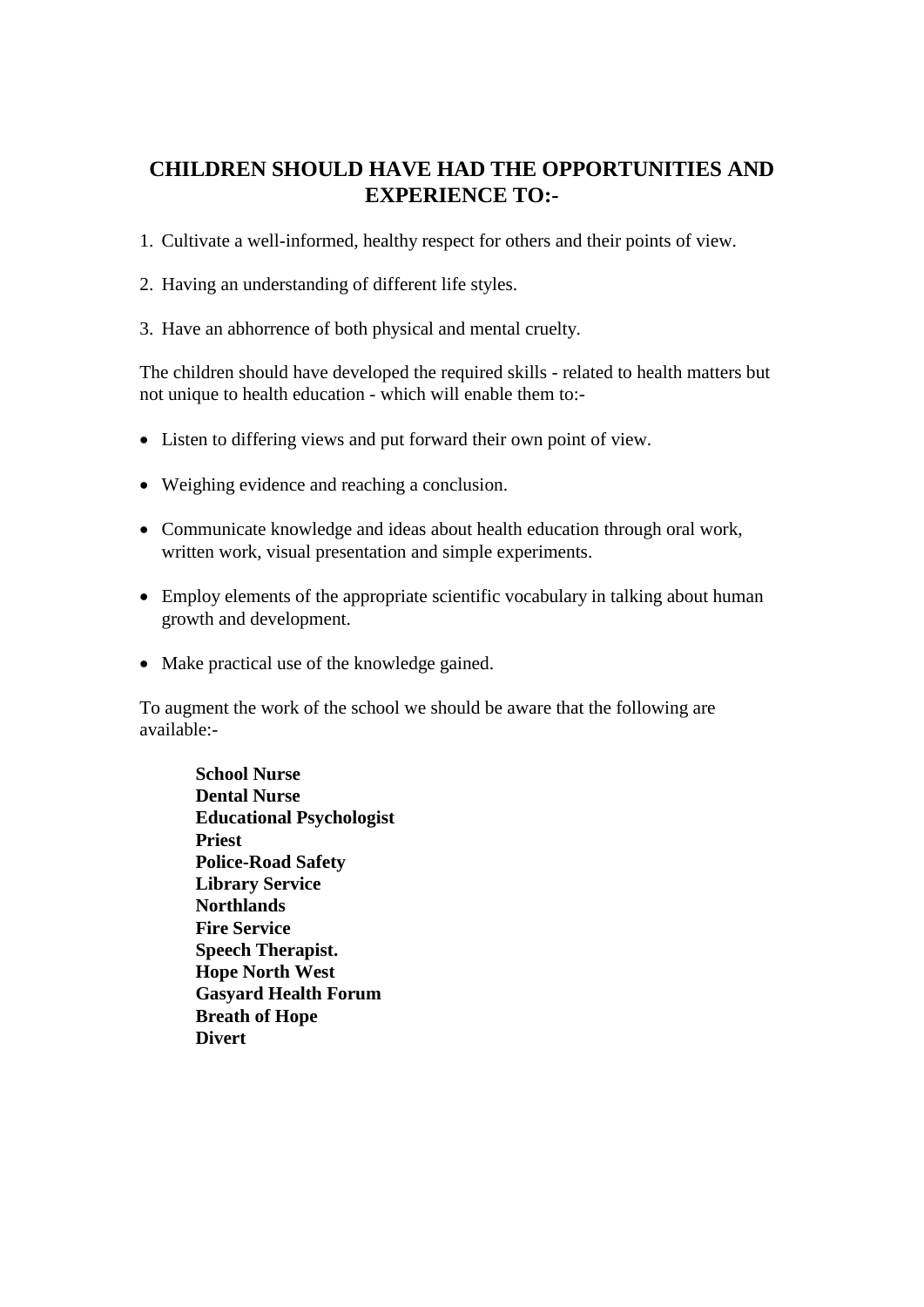# **RESOURCES FOR HEALTH EDUCATION**

Each class has a wide range of resources and because of its cross curricular nature a range of resources stem from other subject areas, R. E., English, P. E. etc. The most recently adopted text for Health Education is Health Education Blueprints. N.C. (Stanley Thornes) KS1 and KS2.

### **ROLE OF PARENTS**

The involvement of Parents is an important feature of our Health Education programme.

Parents are made aware of our programme of Health Education:-

- 1. Through the school Prospectus distributed to all new parents.
- 2. At parents meetings sometimes through the use of outside agencies.
- 3. By the display of work and art work taken home.
- 4. Interviews and meetings with individual parents.
- 5. Communications about healthy eating awards.
- 6. Letters sent out regarding snacks for breaks and contents of lunch boxes.

Parents are encouraged to provide support for the programme ad the promotion of good health practices at home and at school.